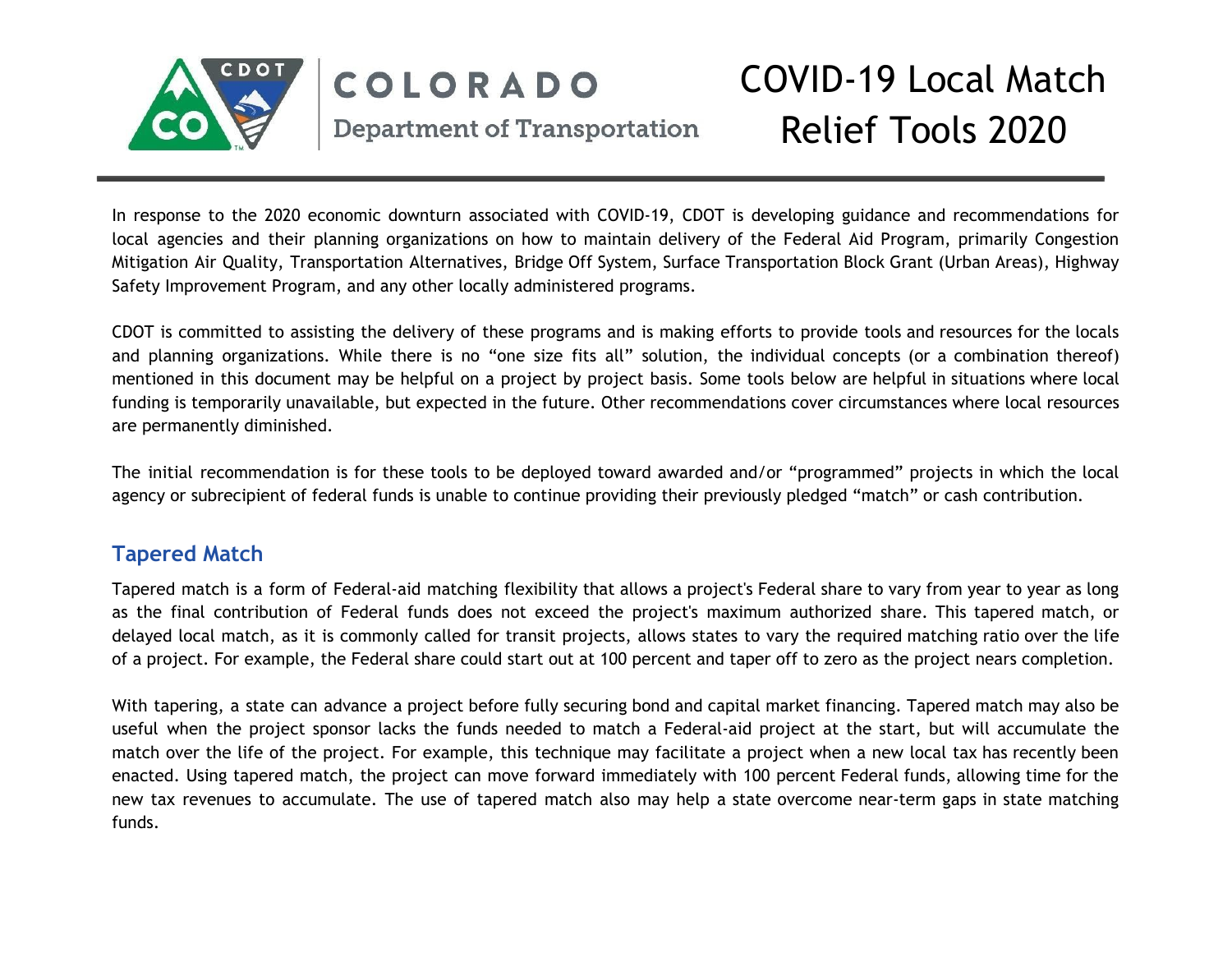

## COLORADO **Department of Transportation**

# COVID-19 Local Match Relief Tools 2020

#### ELIGIBLE PROJECTS

States may request use of a tapered match approach for most projects eligible for Federal-aid assistance under Title 23, as approved by an FHWA Division Administrator. Tapered match cannot be used on advance construction projects, STP projects for which the non-Federal match is being provided on a program-wide basis, or projects that are financed with GARVEE bonds, as these activities are considered to be inconsistent with the intent of tapered match.

#### BEST PRACTICES

- Short term cash flow issues
- Federal funds paid early in project, local funds used on back end of project
- Final net rate of reimbursement will equal traditional rate
- Only applies to "required match", not "overmatch" or additional contributions
- Must be "balanced" by the closure of the project

For more information, please visit the FHWA's Center for [Innovative](https://www.fhwa.dot.gov/ipd/finance/tools_programs/federal_aid/matching_strategies/tapered_match.aspx) Finance Support.

### **Colorado State Infrastructure Bank (CO-SIB)**

Please refer to this [document](https://docs.google.com/document/d/1wqhJr-4Uxbk7yqny4Uq04FzTRselFJYpJKHhCl9UcAI/edit) for more information.

#### BEST PRACTICES

- Long or intermediate term cash flow issues
- Loan funds to local at low interest rate (previous loans were made at 2.5%)
- Can be used for BOTH "required match" as well as "overmatch"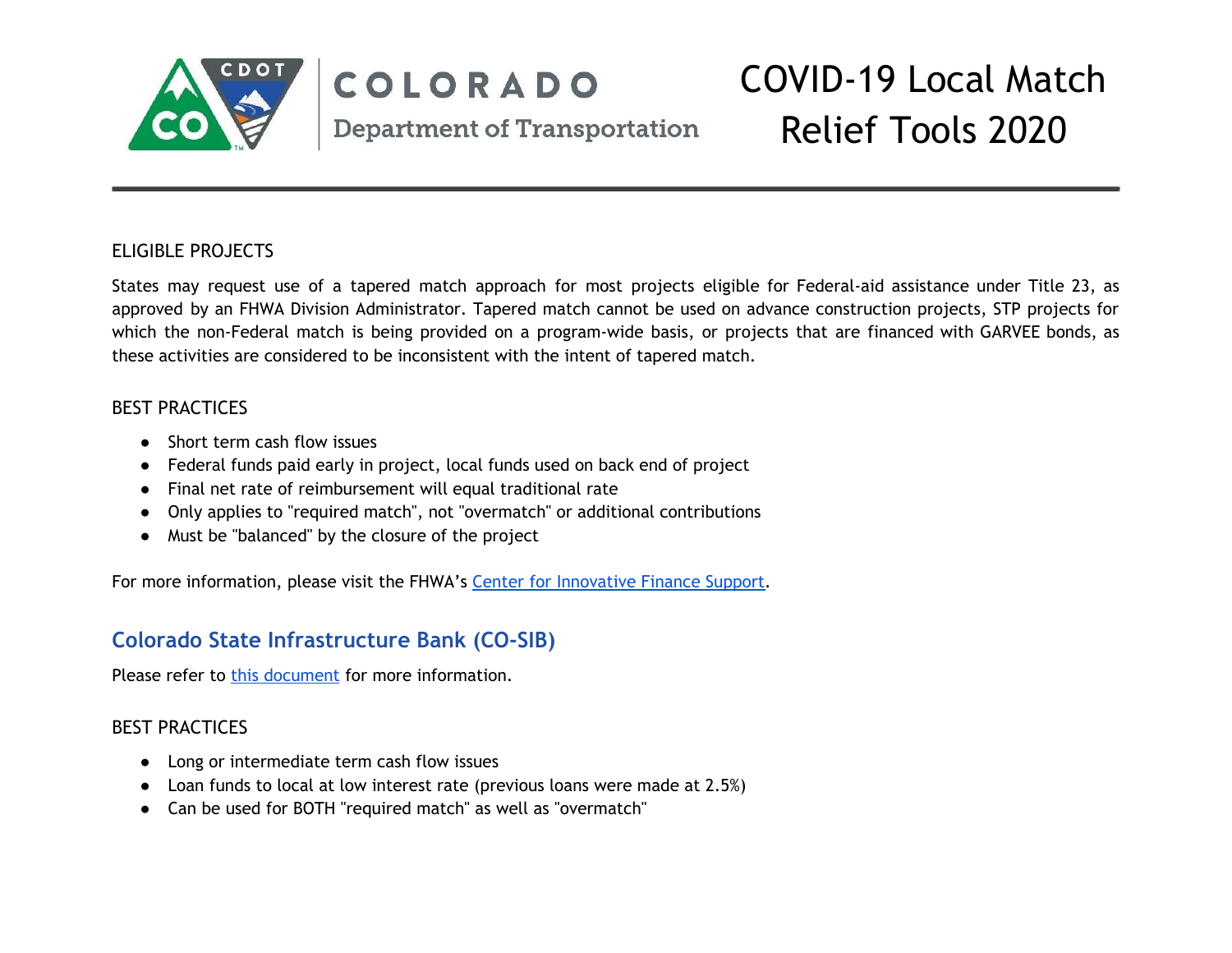

#### COVID-19 Local Match COLORADO Relief Tools 2020 **Department of Transportation**

- ~\$5M currently available (can be recapitalized with additional fed/state commitment)
- Can be repaid per terms of loan and can last beyond closure of the project (previous loans had a 10 year term)

### **Toll Credits**

Toll credits are earned when the state, a toll authority or a private entity funds a capital transportation investment with toll revenues earned on existing toll facilities. Toll credits are earned and can be used to replace match requirements on federal-aid transportation projects. Toll credits are not "real dollars," but rather a tool which State DOTs can utilize to reduce requirements for matching funds.

For example, a \$1 million project has \$800,000 in federal funds and \$200,000 in required local match. If the scope of the project can be reduced from \$1 million to \$800,000, the project can proceed with no local match and 100% federal funding. If a project scope cannot be reduced, but additional federal funding is available from other sources, toll credits can be used to replace the local match with the additional federal funding. In this case the project would proceed with no local match and 100% federal funding.

#### BEST PRACTICES

- Permanent reduction of revenue
- Reduce scope equal to lost local contribution
- Eliminates required match, but NOT a cash replacement
- IGA revisions may be extensive due to scope reduction